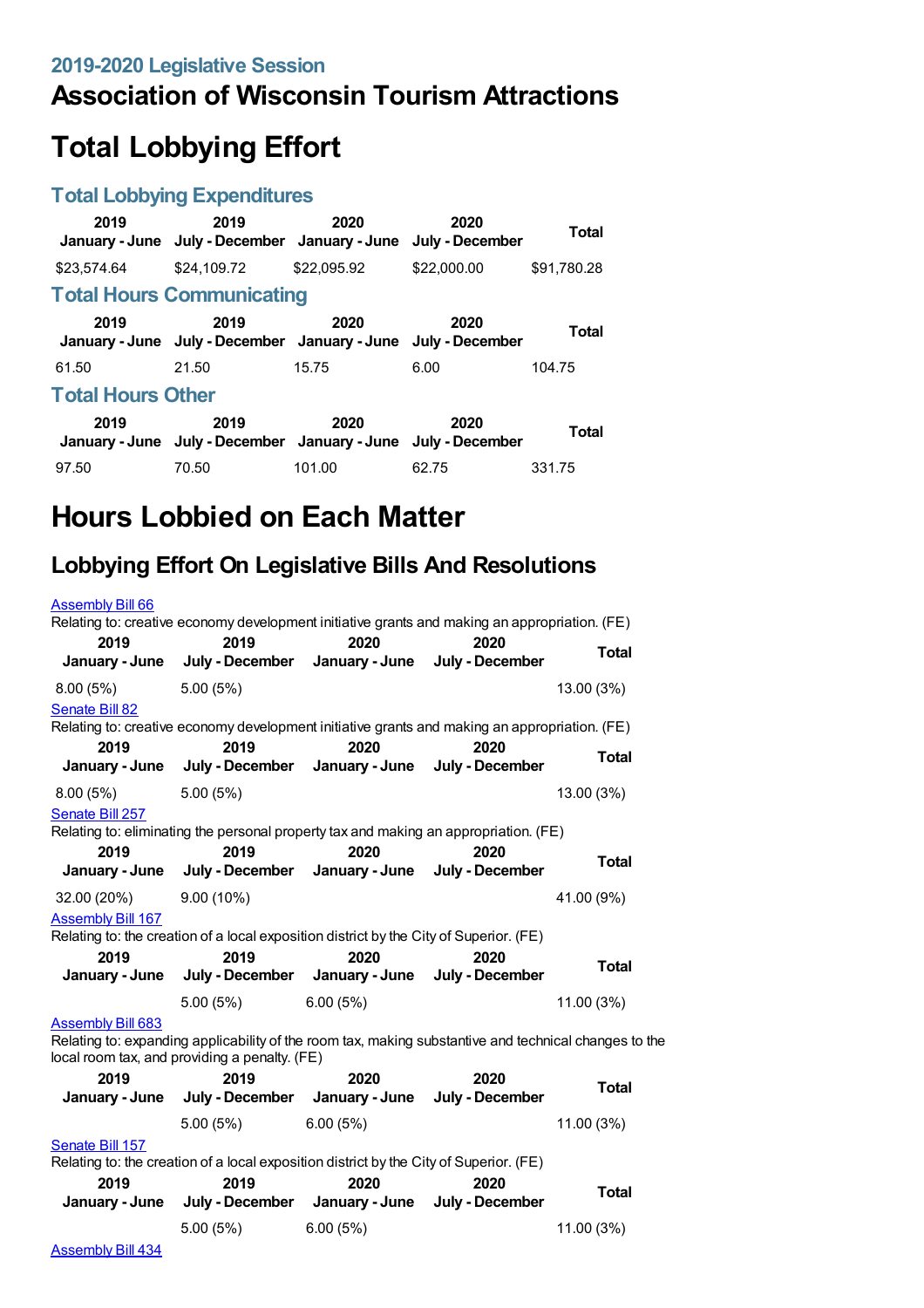|                                                                   | grounds, and hours for retail sales by brewers. (FE)                             |                                        | Relating to: the issuance by the Department of Revenue of retail alcohol beverage permits for motor<br>vehicle racetrack grounds, authorizing caterers to make retail sales of alcohol beverages on racetrack         |                                                                                                                                                                                                                  |
|-------------------------------------------------------------------|----------------------------------------------------------------------------------|----------------------------------------|-----------------------------------------------------------------------------------------------------------------------------------------------------------------------------------------------------------------------|------------------------------------------------------------------------------------------------------------------------------------------------------------------------------------------------------------------|
| 2019<br>January - June                                            | 2019<br>July - December                                                          | 2020<br>January - June                 | 2020<br>July - December                                                                                                                                                                                               | <b>Total</b>                                                                                                                                                                                                     |
|                                                                   | $9.00(10\%)$                                                                     | 6.00(5%)                               |                                                                                                                                                                                                                       | 15.00 (3%)                                                                                                                                                                                                       |
| <b>Assembly Bill 453</b>                                          |                                                                                  |                                        |                                                                                                                                                                                                                       |                                                                                                                                                                                                                  |
|                                                                   | Three and Four in the village of Lake Delton. (FE)                               |                                        | Relating to: lengthening the time during which tax increments may be allocated and expenditures for<br>project costs may be made and extending the maximum life for Tax Incremental Districts Number                  |                                                                                                                                                                                                                  |
| 2019                                                              | 2019                                                                             | 2020                                   | 2020                                                                                                                                                                                                                  | <b>Total</b>                                                                                                                                                                                                     |
| January - June                                                    | July - December                                                                  | January - June                         | July - December                                                                                                                                                                                                       |                                                                                                                                                                                                                  |
|                                                                   | $9.00(10\%)$                                                                     |                                        |                                                                                                                                                                                                                       | 9.00(2%)                                                                                                                                                                                                         |
| Senate Bill 391                                                   | Three and Four in the village of Lake Delton. (FE)                               |                                        | Relating to: lengthening the time during which tax increments may be allocated and expenditures for<br>project costs may be made and extending the maximum life for Tax Incremental Districts Number                  |                                                                                                                                                                                                                  |
| 2019                                                              | 2019                                                                             | 2020                                   | 2020                                                                                                                                                                                                                  | <b>Total</b>                                                                                                                                                                                                     |
| January - June                                                    | July - December                                                                  | January - June                         | July - December                                                                                                                                                                                                       |                                                                                                                                                                                                                  |
|                                                                   | $9.00(10\%)$                                                                     |                                        |                                                                                                                                                                                                                       | 9.00(2%)                                                                                                                                                                                                         |
| <b>Senate Bill 395</b><br>2019                                    | grounds, and hours for retail sales by brewers. (FE)<br>2019                     | 2020                                   | Relating to: the issuance by the Department of Revenue of retail alcohol beverage permits for motor<br>vehicle racetrack grounds, authorizing caterers to make retail sales of alcohol beverages on racetrack<br>2020 | <b>Total</b>                                                                                                                                                                                                     |
| January - June                                                    | July - December                                                                  | January - June                         | July - December                                                                                                                                                                                                       |                                                                                                                                                                                                                  |
|                                                                   | $9.00(10\%)$                                                                     | 6.00(5%)                               |                                                                                                                                                                                                                       | 15.00 (3%)                                                                                                                                                                                                       |
| <b>Assembly Bill 699</b><br>Relating to: minor golf caddies. (FE) |                                                                                  |                                        |                                                                                                                                                                                                                       |                                                                                                                                                                                                                  |
| 2019                                                              | 2019                                                                             | 2020                                   | 2020                                                                                                                                                                                                                  | <b>Total</b>                                                                                                                                                                                                     |
| January - June                                                    | July - December                                                                  | January - June                         | July - December                                                                                                                                                                                                       |                                                                                                                                                                                                                  |
|                                                                   |                                                                                  | 6.00(5%)                               |                                                                                                                                                                                                                       | 6.00(1%)                                                                                                                                                                                                         |
| <b>Assembly Bill 787</b><br>loan. $(FE)$                          |                                                                                  |                                        | Relating to: loan to the Greater Green Bay Convention and Visitor Bureau for the construction of a<br>visitor information and education center and authorizing general fund supported borrowing to fund the           |                                                                                                                                                                                                                  |
| 2019                                                              | 2019                                                                             | 2020                                   | 2020                                                                                                                                                                                                                  | <b>Total</b>                                                                                                                                                                                                     |
| January - June                                                    | July - December                                                                  | January - June                         | July - December                                                                                                                                                                                                       |                                                                                                                                                                                                                  |
|                                                                   |                                                                                  | 6.00(5%)                               |                                                                                                                                                                                                                       | 6.00(1%)                                                                                                                                                                                                         |
| <b>Assembly Bill 895</b>                                          | bonding authority, and making an appropriation. (FE)                             |                                        | Relating to: construction of or improvements to indoor, athletic or aquatic athletic facilities, granting                                                                                                             |                                                                                                                                                                                                                  |
| 2019<br>January - June                                            | 2019<br>July - December                                                          | 2020<br>January - June                 | 2020<br>July - December                                                                                                                                                                                               | <b>Total</b>                                                                                                                                                                                                     |
|                                                                   |                                                                                  | 6.00(5%)                               |                                                                                                                                                                                                                       | 6.00(1%)                                                                                                                                                                                                         |
| <b>Assembly Bill 910</b>                                          |                                                                                  |                                        |                                                                                                                                                                                                                       |                                                                                                                                                                                                                  |
|                                                                   | deduction under the individual income tax sliding scale standard deduction. (FE) |                                        |                                                                                                                                                                                                                       | Relating to: a property tax exemption for all machinery, tools, and patterns; a reduction of state general<br>obligation and variable rate debt supported by general purpose revenue; and increasing the maximum |
| 2019<br>January - June                                            | 2019                                                                             | 2020<br>July - December January - June | 2020<br>July - December                                                                                                                                                                                               | <b>Total</b>                                                                                                                                                                                                     |
|                                                                   |                                                                                  |                                        |                                                                                                                                                                                                                       |                                                                                                                                                                                                                  |
| Senate Bill 629                                                   |                                                                                  | 6.00(5%)                               |                                                                                                                                                                                                                       | 6.00(1%)                                                                                                                                                                                                         |
| Relating to: minor golf caddies. (FE)                             |                                                                                  |                                        |                                                                                                                                                                                                                       |                                                                                                                                                                                                                  |
| 2019                                                              | 2019                                                                             | 2020                                   | 2020                                                                                                                                                                                                                  |                                                                                                                                                                                                                  |
| January - June                                                    | July - December                                                                  | January - June                         | July - December                                                                                                                                                                                                       | <b>Total</b>                                                                                                                                                                                                     |
|                                                                   |                                                                                  | 6.00(5%)                               |                                                                                                                                                                                                                       | 6.00(1%)                                                                                                                                                                                                         |
| Senate Bill 646                                                   |                                                                                  |                                        |                                                                                                                                                                                                                       |                                                                                                                                                                                                                  |
|                                                                   |                                                                                  |                                        | Polating to: expanding applicability of the room tax making substantive and technical changes to the                                                                                                                  |                                                                                                                                                                                                                  |

Relating to: expanding applicability of the room tax, making substantive and technical changes to the local room tax, and providing a penalty. (FE)

| 2010 | 2010 | つのつの | つのつの |
|------|------|------|------|
|      |      |      |      |
|      |      |      |      |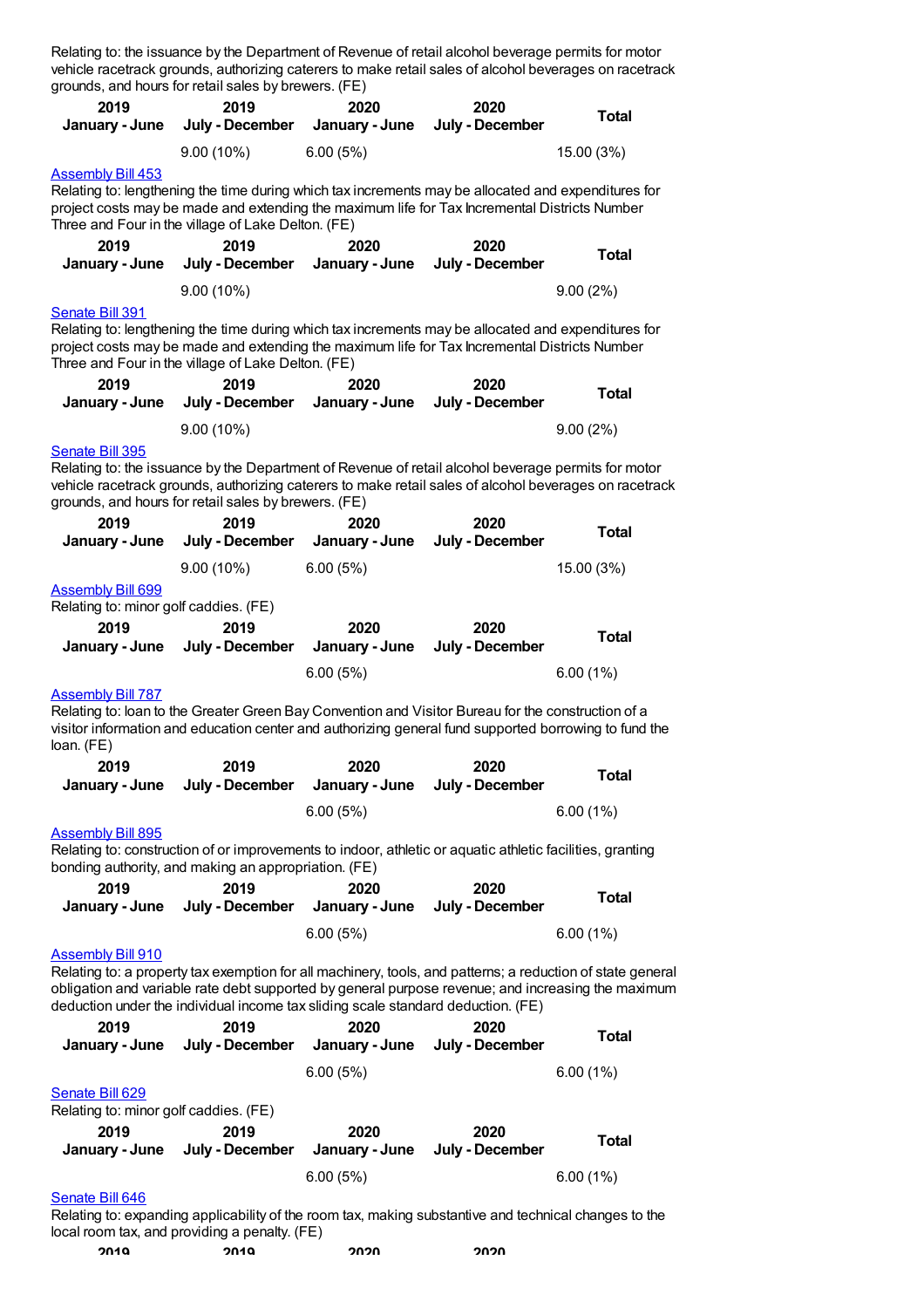| <b>LUIJ</b><br>January - June                                                                                                                                                                                                                                                                                           | <b>LU 13</b><br>July - December        | LULU<br>January - June | LULU<br>July - December | Total      |  |
|-------------------------------------------------------------------------------------------------------------------------------------------------------------------------------------------------------------------------------------------------------------------------------------------------------------------------|----------------------------------------|------------------------|-------------------------|------------|--|
|                                                                                                                                                                                                                                                                                                                         |                                        | 6.00(5%)               |                         | 12.00 (3%) |  |
| Senate Bill 721<br>Relating to: loan to the Greater Green Bay Convention and Visitor Bureau for the construction of a<br>visitor information and education center and authorizing general fund supported borrowing to fund the<br>loan. (FE)                                                                            |                                        |                        |                         |            |  |
| 2019<br>January - June                                                                                                                                                                                                                                                                                                  | 2019<br>July - December January - June | 2020                   | 2020<br>July - December | Total      |  |
|                                                                                                                                                                                                                                                                                                                         |                                        | 6.00(5%)               |                         | 6.00(1%)   |  |
| Senate Bill 821<br>Relating to: a property tax exemption for all machinery, tools, and patterns; a reduction of state general<br>obligation and variable rate debt supported by general purpose revenue; and increasing the maximum<br>deduction under the individual income tax sliding scale standard deduction. (FE) |                                        |                        |                         |            |  |
| 2019<br>January - June                                                                                                                                                                                                                                                                                                  | 2019<br>July - December January - June | 2020                   | 2020<br>July - December | Total      |  |
|                                                                                                                                                                                                                                                                                                                         |                                        | 6.00(5%)               |                         | 6.00(1%)   |  |
| Senate Bill 853<br>Relating to: construction of or improvements to indoor, athletic or aquatic athletic facilities, granting<br>bonding authority, and making an appropriation. (FE)                                                                                                                                    |                                        |                        |                         |            |  |
| 2019<br>January - June                                                                                                                                                                                                                                                                                                  | 2019<br>July - December January - June | 2020                   | 2020<br>July - December | Total      |  |
|                                                                                                                                                                                                                                                                                                                         |                                        | 6.00(5%)               |                         | 6.00(1%)   |  |

### **Lobbying Effort On Budget Bill Subjects**

| <b>Tourism: Departmentwide</b>        |                         |                        |                         |            |
|---------------------------------------|-------------------------|------------------------|-------------------------|------------|
| 2019<br>January - June                | 2019<br>July - December | 2020<br>January - June | 2020<br>July - December | Total      |
| 32.00 (20%)                           | $9.00(10\%)$            |                        |                         | 41.00 (9%) |
| <b>Transportation: Departmentwide</b> |                         |                        |                         |            |
| 2019<br>January - June                | 2019<br>July - December | 2020<br>January - June | 2020<br>July - December | Total      |
| 32.00 (20%)                           |                         |                        |                         | 32.00 (7%) |

### **Lobbying Effort On Administrtive Rulemaking Proceedings**

Department of Agriculture, Trade and Consumer Protection (ATCP) Safety, [maintenance,](https://lobbying.wi.gov/What/AdministrativeRuleInformation/2019REG/Information/7884?tab=Efforts) and operation of public pools and water attractions

| 2019 | 2019 | 2020     | 2020<br>January - June July - December January - June July - December | Total      |
|------|------|----------|-----------------------------------------------------------------------|------------|
|      |      | 6.00(5%) | 21.00 (30%)                                                           | 27.00 (6%) |

## **Lobbying Effort On Topics Not Yet Assigned A Bill Or Rule Number**

| <b>School Start Date</b>      |                         |                        |                         |            |
|-------------------------------|-------------------------|------------------------|-------------------------|------------|
| 2019<br>January - June        | 2019<br>July - December | 2020<br>January - June | 2020<br>July - December | Total      |
| 7.95(5%)                      | 4.60(5%)                | 5.84(5%)               |                         | 18.39 (4%) |
| Department of Tourism Funding |                         |                        |                         |            |
| 2019<br>January - June        | 2019<br>July - December | 2020<br>January - June | 2020<br>July - December | Total      |
| 7.95(5%)                      |                         |                        | $6.88(10\%)$            | 14.83 (3%) |
| <b>Transportation Funding</b> |                         |                        |                         |            |
| 2019<br>January - June        | 2019<br>July - December | 2020<br>January - June | 2020<br>July - December | Total      |
| 7.95(5%)                      |                         |                        |                         | 7.95(2%)   |